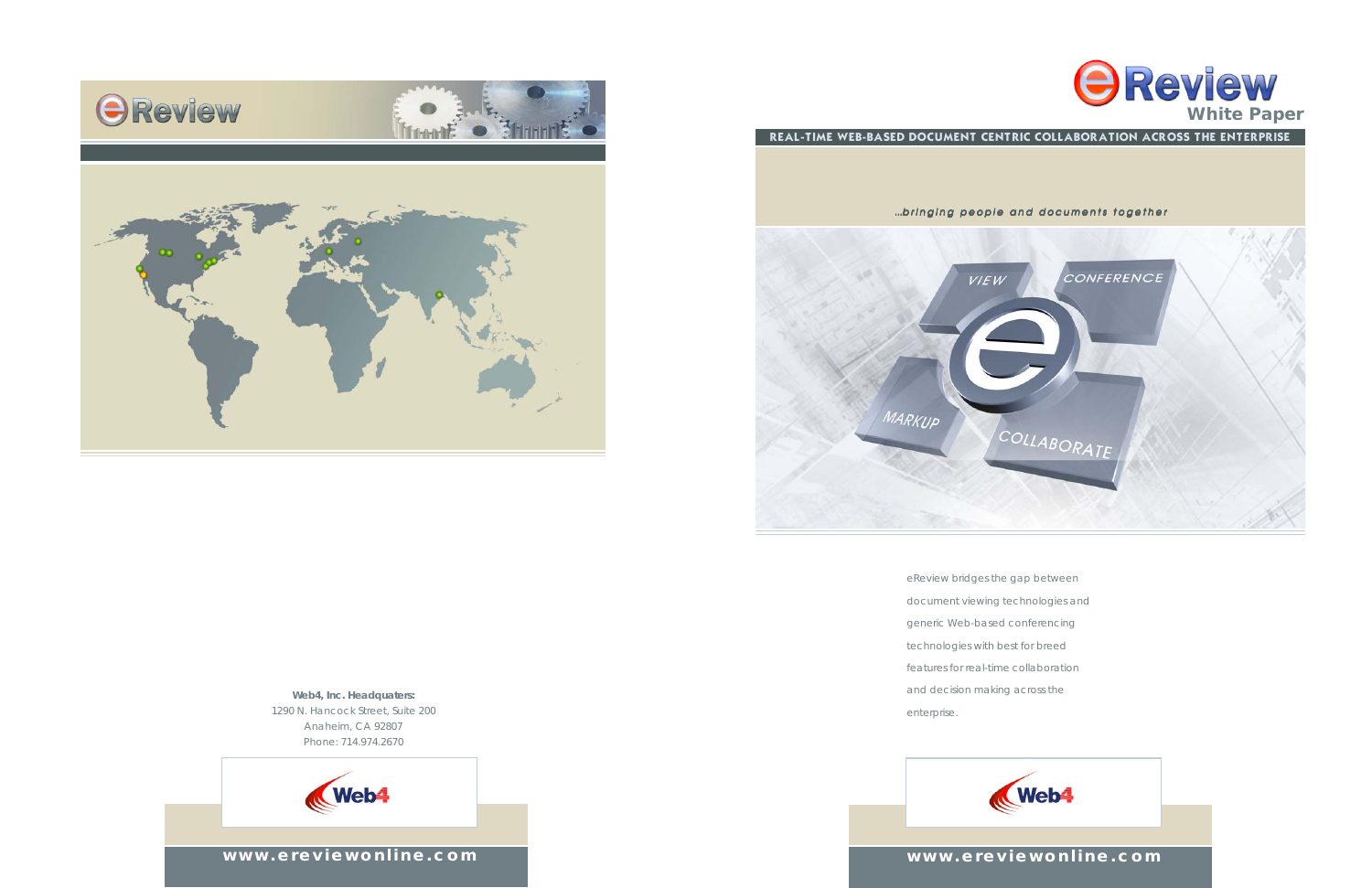The development of the Internet and concurrent advances in Information Technology have redefined the fundamentals of enterprise information exchange and altered the institutions and mechanisms for the delivery of products and services forever. Collaboration has joined the ranks of integration and automation as a benchmark of business innovation and a hallmark of competitive advantage. Indeed, participation in this paradigm shift in new technology is rapidly becoming a *de facto* standard for both public and private sector service providers. Private sector business entities have seen a fundamental shift in the concept, manner and method by which they will acquire market share and deliver services. This new methodology of administration, when applied to local, state and federal activity, is commonly called Electronic Governance or eGovernance. Inherent in this new technology is the recognition that dispersed knowledge contained within various domains – physical and otherwise – is a scarce resource. It must be captured and integrated in a manner that then allows for its timely use in documentation and business processes that underlie the delivery of these products and services.

When done properly, a knowledge management deployment can be extremely valuable to an organization. But given all the knowledge management solutions currently available in the market – how does one begin to develop an effective knowledge management system?

The basis of effective knowledge management is the ability to leverage an organization's collective expertise, which is typically diffused both in terms of the nature of the information medium and its physical location. This expertise exists within two distinct sources: tacit knowledge or know-how (that which is elusive and collectively held in the brains and experiences of others), and explicit or recorded knowledge (documents, forms, policies, etc.). It is extremely difficult to manage the brains and experiences of others, but it is possible to manage the recorded knowledge generated by others. The key to starting a knowledge management initiative, therefore, is to fully leverage the knowledge contained in users' documents and files.

Due to limitations of today's standard file management systems, information often becomes lost in a sea of documents. Furthermore, many of today's enterprise file systems, such as Windows Explorer, provide insufficient collaboration functionality and poor or non-existent coordination of review and approval cycles.

- Reduces project and product development time and cost drastically by empowering teams to share ideas, respond to changes quickly.
- Reduces travel costs, as geographically dispersed teams can meet in online review sessions.
- Centralized communication.
- Ability to store and retrieve both structured (documents) and ad hoc ideas (meetings).
- Better quality control.
- Cross platform, server-centric solution, runs on all flavors of UNIX, Windows, red Hat Linux and MAC-OS/X.
- Comes ready with a web server, which is installed along with eReview during installation. Works with all web servers and web application servers like MS-IIS, Java Web Server, apache Weblogic, Websphere etc.

A robust flexible Document Management Technology (DMT) system harnesses the knowledge contained in documents and enables effective collaboration and a resulting time and cost savings. It also manages ad hoc documents - the ones currently stored on shared drives as well as individual PCs. Cutting-edge DMT systems provide the ability to manage and share documents with internal employees and external







#### eReview Overview



In order to meet the demands of the global market, the main focus of any organization should be the minimization of expenditure and optimum usage of time. Effective content management in any domain essentially requires coordination and collaboration of information coupled with real time communication In every successful company, suppliers, vendors, partners, and customers make up "virtual organizations" or value chains. Global collaboration among all members of the "value-chain" during the product or project demands that they have proper access to all information and documents when they require it – in the correct version – irrespective of where the persons or the documents are located.

From its initial years of evolution eReview has come a long way. Today it boasts of being a product that is reliable, robust and secure; a product that caters to multifarious business needs, specifically designed to keep business agile, collaborative, and at the same time secure. The primary focus of Web4 lies in delivering cost-effective streamlined services and solutions that ensure optimal performance and in helping its esteemed clients obtain and sustain a competitive excellence. In the final reckoning, the fact remains that eReview not only strives to automate business, it also revamps and reengineers the policy formulation and decision-making cycles in an organization by making the document review procedures more effective and responsive.

#### Conclusion

#### ROI Benefits:

The immediate ROI benefits of the application include the following: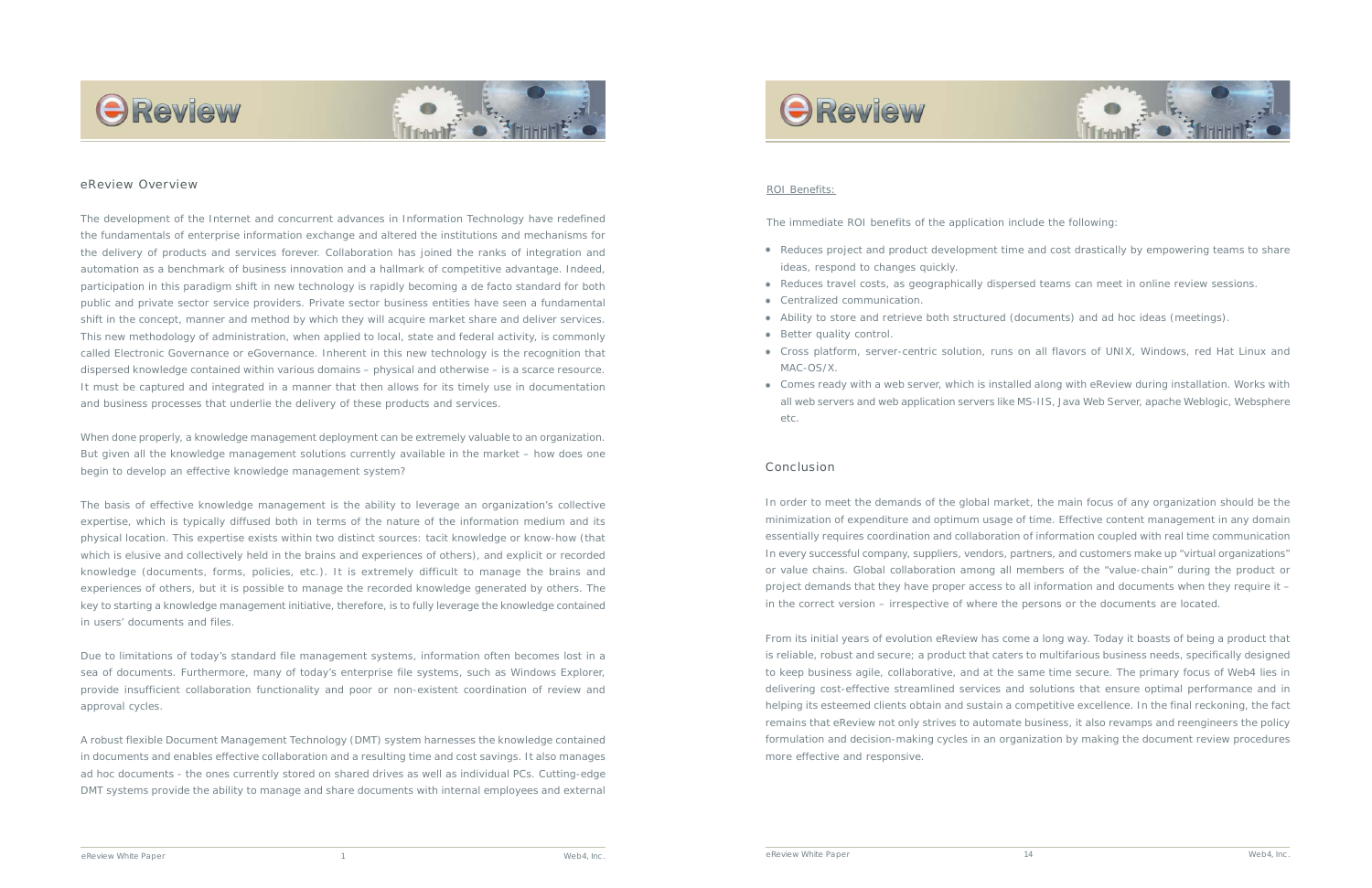parties, making the organization's documents an invaluable knowledge source. Achieving this first step on the KNOWLEDGE MANAGEMENT initiative ladder, the ability to control the knowledge contained in the organization's documents and files, puts an organization on the pathway to becoming a knowledge enabled Organization.

The Internet has become a key tool in leveraging organizational knowledge through collaborative arrangements and has thus evolved from a static information repository to an interactive communications vehicle. All organizations –whether public, private or voluntary - are recognizing the need for tools of communication and collaboration to optimally use internal processes – most understand this requires secure and reliable administration. Several factors, such as the following, have contributed to an attitudinal shift driving organizations, including those within the public domain, to seek and improve their collaboration capabilities:

Benefits of creating vibrant, interactive, online communities using these newest technologies are:

- Internet
- Globalization and geographically dispersed organization
- Tighter deadlines and budgets
- Constantly changing scope

**Lower cost**: Better collaboration will result in same or more output at a lower total cost. **More Productive:** eCollaboration produces more output at the same cost. standard.

- 
- **Quicker**: Faster decision making, less travel, and less iterations result in same output in less time.
	-
- **Higher Quality**: produces the same output at the same total cost and time, but with higher quality

**More Innovative**: produces new ideas and new output

All projects, whether private sector or government projects, consume significant amount of time and resources in preparing documentation and distributing documents, storing and retrieving heterogeneous data and documents, conducting and documenting meetings, and making sure that the decisions made are implemented.By combining a simple way to hold meetings and share documents live, over the Internet, with the ability to view and annotate documents, drawings, and models, and sharing applications, one can dramatically improve efficiency, productivity and accountability within the workplace and between all involved groups.



#### *Conferencing Tools:*



eReview has a number of collaboration tools that ensures smooth real-time/asynchronous meetings sessions between people dispersed across the globe. Fig-6 depicts the standard conferencing tools in eReview. What sets eReview apart from other view and markup software is that it offers a complete Web-based meeting and conferencing system.

The following are the salient features of eReview's conferencing features:

#### ROI with eReview

Implementation of eReview in an organization can immediately begin to pay dividends by shortening the decision making cycle during product or project development. The following are some examples of how a company can immediately experience fiduciary benefits from using eReview:



- Application and desktop sharing enables meeting participants to view and control applications as well as desktops running on a remote participant's desktop.
- Meeting participants can jointly view and annotate multiple documents, 2D drawings and 3D CAD models intelligently in real-time.
- Chat, whiteboard and roaming features.
- Shared Cursor and Collaborative mouse features help an attendee point to certain areas in a document so that highlighting of areas appear in all the screens.
- Multimedia presentation and animation sharing allow meeting participants to share video, animation and other static or moving presentation.
- Attendee transparency and moderator control of attendee privileges.
- Synchronous mode to ensure all participants see the same view.
- Multi-point real-time audio conferencing over HTTP.
- Multi-point real-time audio/video conferencing as an optional module.
- Ability to record and playback the entire meeting according to attendee's rights within the meeting
- Meeting messenger system to notify and invite team members through instant messaging.
- Comprehensive meeting scheduler and management system.
- Webcasting of entire eReview meeting to a large audience.
- Threaded chat markup allows one to chat around a particular portion of the drawing or document.





Each markup object is associated with a markup layer object. Markup layer object identifies the ownership of the markup. That is why it is easier for eReview to have multiple markup layers, owned by different authors, within the same markup file. Markups are also time-stamped to recognize the creation time.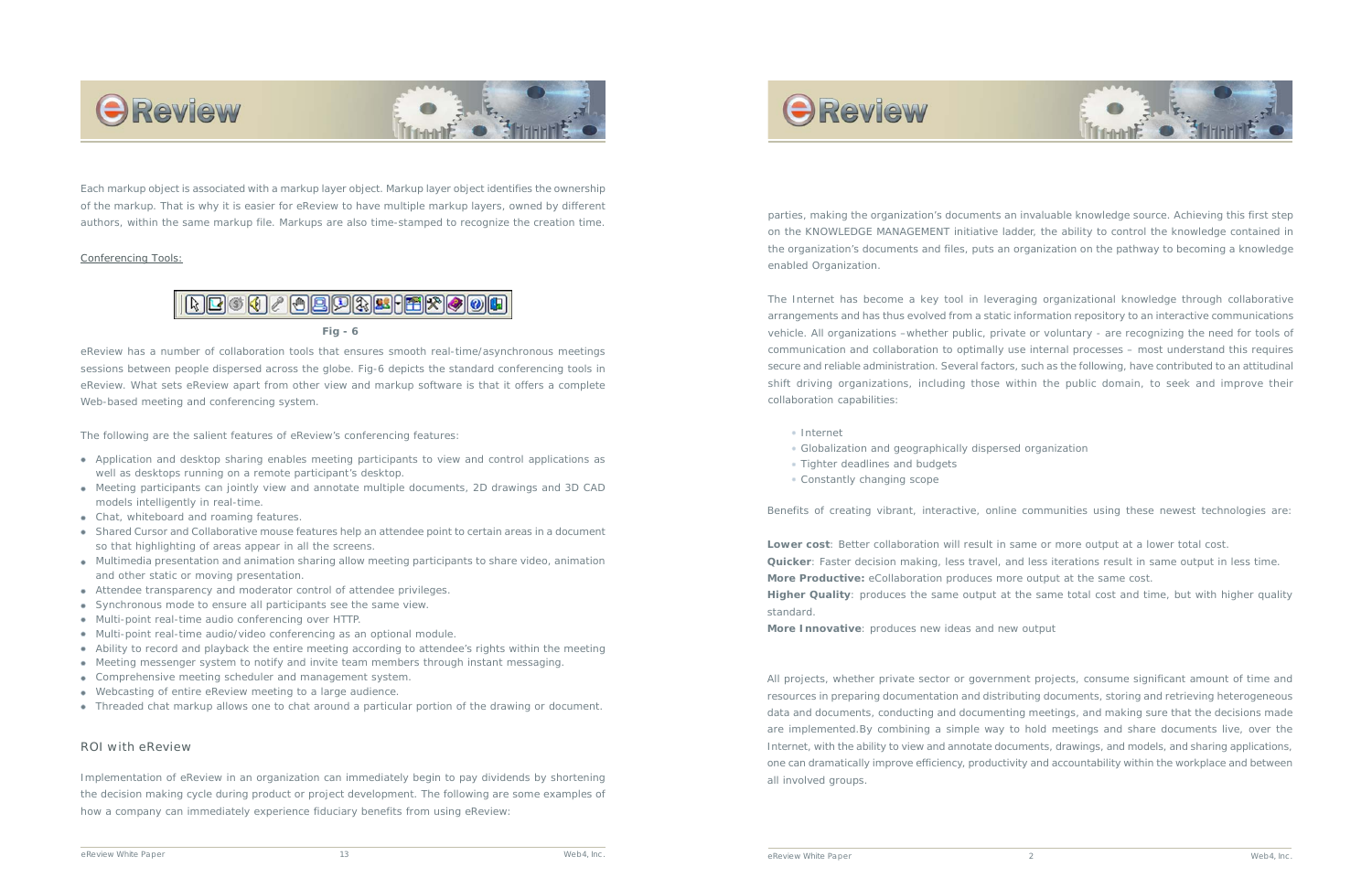



#### **Using Web Meeting and Conferencing to Collaborate, Communicate, and Coordinate**

eReview makes it possible for companies to conduct online conferences where several participants can retrieve, view and annotate documents and drawings anywhere, anytime, on any computer, in a realtime online collaborative environment. The virtual visual meetings allow geographically dispersed team members to collaborate on prototype development, design decisions, engineering change order (ECO) management or any other activity that requires that all attendees view the same set of documents or drawings and share their ideas. eReview is equipped with textual chat to facilitate interaction and conversation. It also has a conferencing option that supports both real-time audio and video amongst attendees. The chairperson or the conductor of the meeting can control the attendee's privileges to view or annotate a document. He can also allow the attendees to roam asynchronously through a set of review documents and then synchronize all attendees to view crucial comments or annotations from a team member. eReview enables selective markups or redacting, so during an on-line meeting, some parts of a document can be blocked out from certain attendees. eReview also supports textual as well as graphical markup whispering among the attendees.

#### The Evolution of View and Markup Technology

View and markup (redline) technology has been around for quite awhile. Early versions were DOS based or UNIX based. Most of today's versions are Microsoft Windows based with easy-to-use graphical interfaces capable of viewing a variety of file formats including raster, office, vector, CAD, as well as formats like Postscript, PDF, ZIP, etc. There are stand-alone desktop-based products that can view files from the local disk or networked file systems. Some products, like Web4/Allegria's ForReview, come Internet enabled, allowing users to enter a URL and retrieve files across the Internet for view and markup.There is a major shift occurring in the workplace paradigm. The world is moving to the Internet and thin-client technology is rapidly gaining acceptance. It is becoming much more cost-effective to run mission critical applications from a server, requiring only an Internet browser on the desktop. The availability of applications accessed through the Internet effectively eliminates the need to install, manage, update and support desktop applications across many, potentially thousands, of Personal Computers and provides these applications from anywhere at anytime.

ThereUsers of view and markup applications are quickly embracing this paradigm. There are several technologies being used to implement it. Let us focus on Internet Computing Architecture (ICA) and Java applets, the two most widely used technologies. ICA technology will Web-enable essentially any Windows-based desktop application. The desktop application resides on a server and anyone with a

# **OReview**

*eReview White Paper* 3 *Web4, Inc. eReview White Paper Web4, Inc.*



- Users can add multiple annotations objects on a document.
- 
- There are different layers of annotations/markups present in the markup files, based on authors. Every user/author has his or her own markup layer by default.
- Authors can add multiple layers also within the same markup files.
- There can be multiple markup files associated to the base document.
- Each markup file has info about different layers of markup, their authors and the base document, to which they are associated.
- to only display the markup files associated with that base document.
- Markups cannot be edited by any person other than the author.

While loading the already saved markup files to the base document, eReview has built-in intelligence

"Preview" function to handle large documents :eReview has an effective way to display the preview of the entire document. This is useful when the users just want to have a quick look at the document,

Virtual Multi-page documents eReview has the ability to consolidate individual single-page documents from different file formats, into one virtual document. These virtual, multi-page documents are easy to display while reviewing. This helps users to construct a single compound document out of several

- rather than to extensively view and markup.
- individual documents.
- of this document.

Server as well as client-side viewing: EReview provides the option for client-side as well as serverside viewing. The users can also switch between these two modes of viewing namely the client-side and the server-side at any time. Viewing of some important formats is explained in the following sections

#### *Markup Tools:*

## **B - TJ** > Q H + D DHGHOHOHOH 3H HOHO DHOHOHOHOHOH

Powerful markup tools are available for each document and models to do graphical annotation while reviewing documents from server. Fig-5 depicts the standard markup tools in eReview. eReview supports a multi-layer, multi-author, multi-file markup paradigm where each meeting attendee's annotations are stored on a separate layer for easy individual reviewing and group review. Multiple markup objects including circle, arc, square, WYSIWYG text, rectangle, clouds, line, free hand, picture object, etc are available.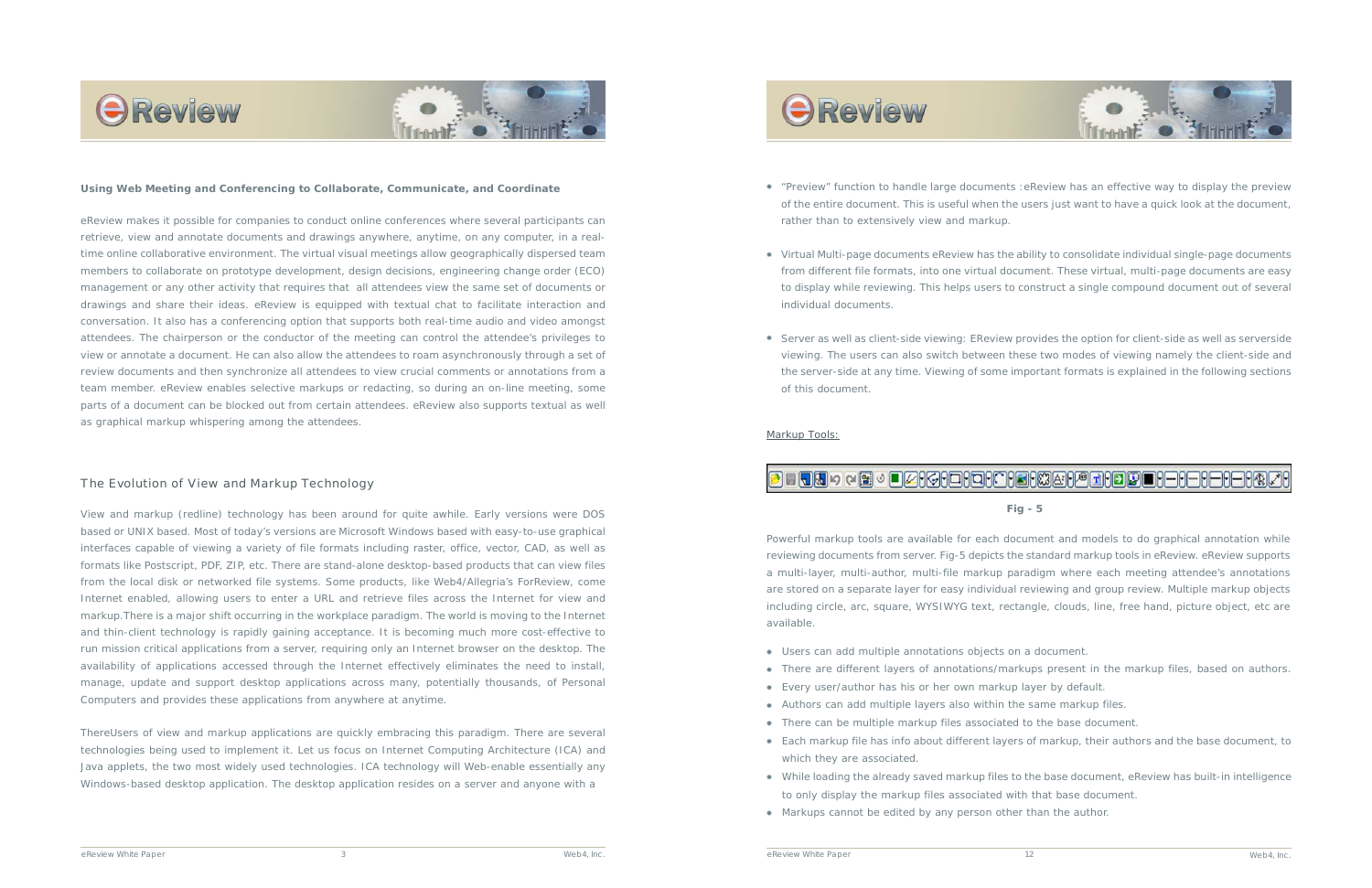### Why Real-Time Collaborative View and Markup?

So what is really required in today's market? First, let us understand why view and markup products exist and why the view and markup process is essentially a collaborative process even though these products have traditionally been stand-alone desktop-based products. In the recent past, engineers worked in centralized design teams where individuals working on the same project sat in adjacent cubicles, or perhaps down the hall. Likewise, manufacturing, marketing, purchasing, etc. were typically close by. Designers and other team members could easily meet with one another to compare notes, share information, iron out problems and coordinate activities. However, in today's globally distributed product development environment, a company's various divisions and groups are often located around the world. To complicate matters further, critical aspects of product development such as analysis and manufacturing are now typically separated from the design group and are increasingly outsourced. It is not unusual for a company and its partners to be many time zones apart.

The benefits of the traditional style of collaboration that once occurred between engineers in hallways or in offices are sorely missed as the demands of time-to-market and the increasing pressure to cut development costs are complicated by greater fragmentation of the product development process. And while e-mail, fax, and voicemail are valuable components of the newer office environment; all make poor substitutes for simultaneous real-time collaboration.

Today's view and markup solutions claim to be collaborative but what they really provide is only a sequential view and markup process. Typically, electronic documents are routed by means of a workflow process to reviewers who view them at the desktop, add their comments, and send the comments back to the designer. This is repeated in an iterative cycle until all changes have been processed, agreed upon, and the next revision of the document is released. This method may take quite some time and

browser can run the application on the desktop. The primary advantage of this technology is the immediate availability of full functionality of the desktop product (fat client) from the browser. Because the user is already trained on the desktop version, no additional training is required.

The other principle technology that is being used to provide view and markup functionality is based on Java. Many companies are rewriting their Microsoft Windows based view and markup applications as Java Applets. Although these applets provide the view and markup functionality, they are not collaborative. Yet in today's evolving marketplace, collaboration has become essential.



#### **eReview Toolbar Buttons:**

*Viewing Tools:*

### **OHRE BIRGSCOSFLOOTIAL TRABE**

Viewing Viewing toolbar contains buttons pertaining to viewing and printing operations only. Fig-4 depicts the standard viewing tools in eReview. These buttons are customizable through a separate admin module. eReview provides the user a handful of common viewing functionalities to properly examine various unrelated, unstructured content and data. While viewing multiple documents within a single applet instance, the user is able to perform several viewing related operations including panning, zooming and rotating. For very large and complex files like Esize documents, an overview window (bird's eye view) can be used to navigate through certain parts of the document while Side-by-Side compare/tiling of documents and helps locate the changes between revisions of the same documents or drawings.

- Intelligent viewing**:** This is achieved through the state-of-the-art intelligence built into eReview. EReview keeps the intelligence of the information stored in the documents, that can be used later for any manipulation and controlling of viewing. Each document type in eReview is handled separately and the inherent characteristics of the document are exposed through a unique feature called "Drawing Controls". eReview retains the information such as layers, blocks and views for 2D CAD formats (DWG, DGN, DWF etc), layers, pins or fills for ECAD formats, bookmarks for PDF formats, line width/ colors for HPGL, brightness, contrast, aliasing etc for scanned images and so on, and the ability to manipulate the views using this intelligent information.
- Auto-detection of File Formats in eReview: eReview has the ability to automatically detect the file type i.e. even if the file name suggests some other formats, eReview can detect the correct format.

# **OReview**





The navigation panel at the extreme left enlists the opened documents along with the markup details in a tree-like structure. One can browse through the opened documents along with the annotations through this panel. Another feature that is provided based on eReview's MDI capability is an Overview Window. This is a navigational tool that allows either zooming or panning around a drawing. The Overview Window contains a movable, scalable Shadow Box that defines the contents of what is being displayed in the main drawing window.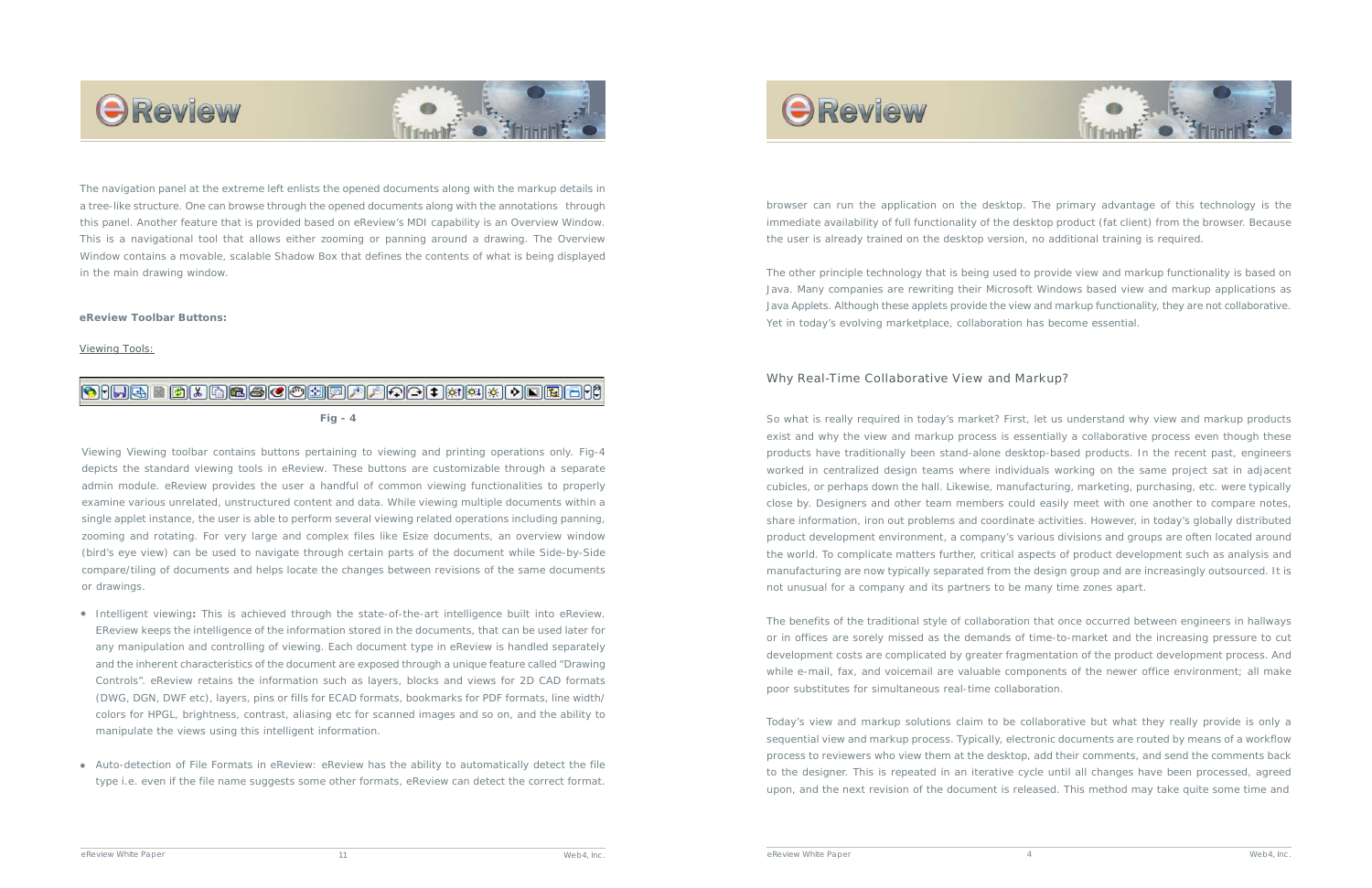



the process really involves very little personal collaboration. Many companies do not know how to effectively implement even this simple view and markup process.

Yet as designs become more complex and innovative products become more important in overcrowded markets, the added value of true collaboration has become critical. When teams can easily share ideas and information and work together in collaborative sessions, the right people make better decisions in a fraction of the time and information about these decisions is immediately available. Therefore, a true real-time collaborative Web-based view and markup solution provides a competitive advantage to its users. Decisions made in an interactive, real-time environment using a combination of standalone and collaborative processes will result in better and faster knowledge dissemination and decision-making.

#### Why eReview?

All All global corporations will migrate to Web-based collaborative "Engineering Review Meeting" processes that encompass not only their entire organization but also the members of their demand and supply chains. For large engineering and manufacturing industries, Web-based meetings need to include the ability to view scanned and other raster images, vector formats, postscript and PDF, printer outputs, office documents (WORD, EXCEL, ACCESS etc), CAD 2D and 3D drawings and eventually, 3D models. The ability to redline and annotate all kinds of documents is a must. Redacting or hiding confidential data from selective participants of a meeting - for example, a supplier or a vendor - may be required.

Integration with other CAD, EDM/PDM, ERP/MRP and other engineering analysis/design software and backend databases over the Web is equally important. Web-based view & markup products should operate in 3 modes: 1) standalone – when only view & markup is required by a single user; 2) collaborative – when team-based view & markup is required; 3) roaming – a combination of standalone and collaborative – used in a team environment where team members can view & markup documents privately and then share their comments and markups in a collaborative fashion.

eReview has been developed to meet these requirements. It provides the foundation technology for engineering Iinternet, intranet or extranet portals and collaborative communication. eReview is targeted towards the collaborative product commerce (CPC) and engineering and manufacturing B2B market.

#### How it works

Since eReview is based on Java and is a client/server-based solution, it works in Netscape Navigator and Internet Explorer, as well as Windows and Unix systems. eReview provides impressive performance in a thin applet, offering more features than most JAVA based products. and because it is truly Web-





#### **eReview MDI Interface**

eReview is the first Java applet product that supports a true Multiple Document Interface. This allows the user to simultaneously open as many documents as required for the review session. Normal review sessions are based on reviewing multiple documents including drawings, Word docs, and other miscellaneous types of files. With an MDI interface, the reviewers (team members) can view a complete set of project documents. The following example (Fig-3) demonstrates multiple documents being opened in eReview.



As seen in the above example we can open a number of files of different formats, within the same instance of the viewer. According to requirements files can be opened in roaming or collaborative mode.

desktops and, based on privileges, each user can either view or markup the document in a team collaborative manner. If opened in roaming mode, the document is local to the user who opened it. The user can view and markup the document and when ready to share the information with all attendees, he/she can request that the chairperson put that document into collaborative mode. Once in collaborative mode, the document appears on all of the attendee's screens, allowing the user to share his comments/ markups with the team.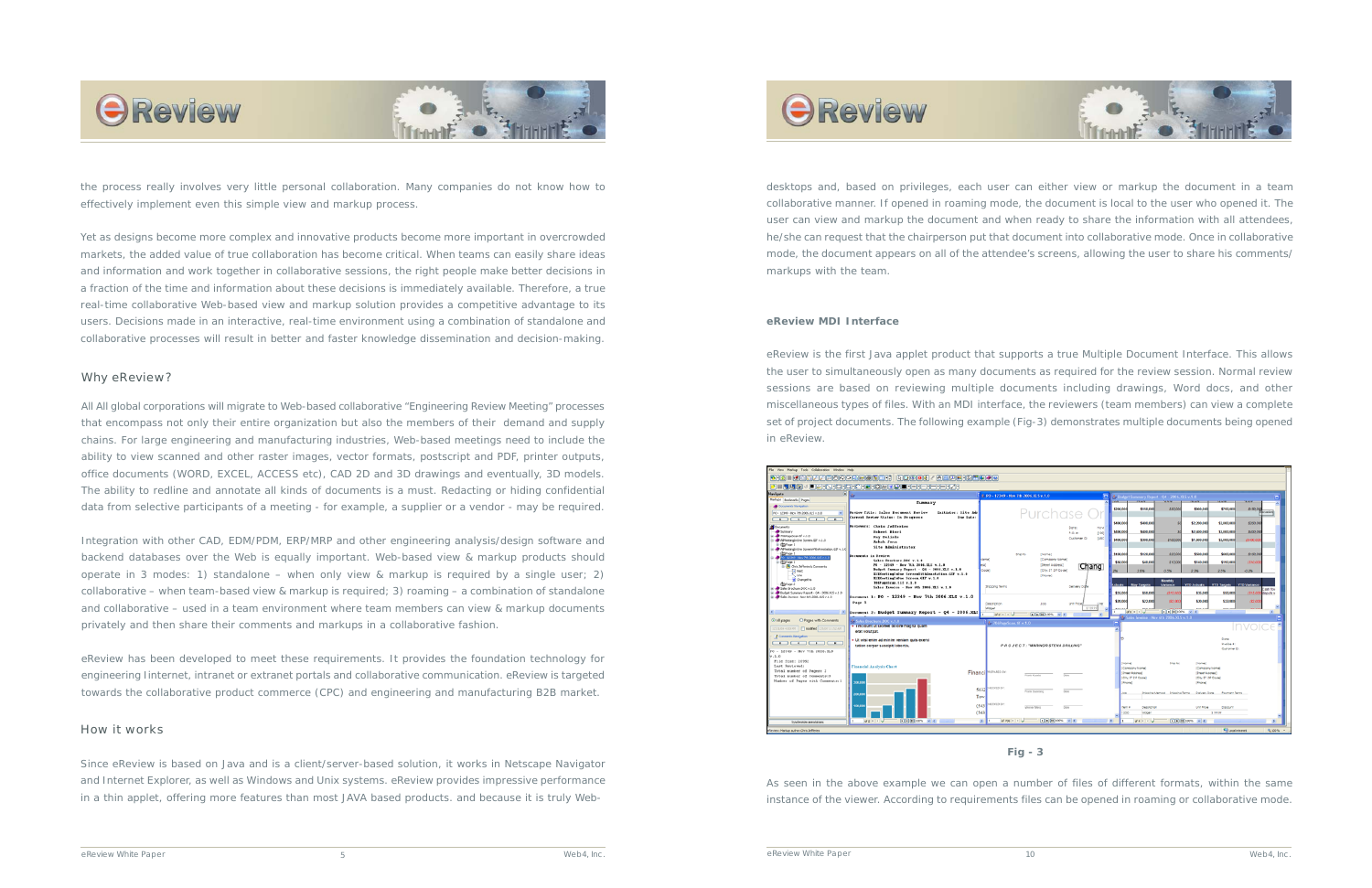based, there is no fat-client for the user to download. eReview operates in an Internet, intranet, or extranet environment, without compromising firewall security. It is truly firewall friendly. ForReview users will recognize the powerful, yet intuitive viewing and annotation tools from ForReview, a leading desktop view and markup solution. Annotations (markups) can be shared between the desktop (ForReview) and server-based (eReview) solutions.

eReview is the first Java based viewer to provide a true Multiple Document Interface (MDI). Users can open multiple documents or drawings in separate windows, then work with each window individually. Users can also execute such advanced features as *sideby- side compare* of documents or initiate an *Overview* or *Bird's Eye Window* for zooming and/or panning.

A Java Application Programming Interface (API) is provided to facilitate integrations with legacy document management systems, knowledge management, ERP, ASP, Portals, supply chain and project management Web-centric solutions. Several out-of-thebox integrations to popular document management systems like WebWorksTM, e- Matrix,TM and DocumentumTM are currently available.

Moreover, as the product evolves and new versions are released, the server is updated, providing the client with the latest innovations. No changes are ever required on the client side, reducing to zero the administration headache of distributing and supporting desktop software solutions.

#### Who is it for?

eReview is ideally suited for medium to large engineering/manufacturing companies that are implementing Web-based document management, EDM/PDM, ERP, Workflow, etc. and require a collaborative environment. It is extremely useful for helping an organization to extend its reach to on-line real time collaboration in its Design and Supply Chain. Suppliers and contractors do not need the application that created the document. The only requirement is a Web browser. In many cases, a company may find that using a combination of complementary desktop and Web-based view and markup products, such as ForReview and eReview, provides an optimal solution.

- Click on Invite
- An email form will appear. Enter your email address and the email address of the person to attend, then click on Send.
- An email containing a direct URL link to the meeting is sent to the invitee. The person clicks on the URL Link and is entered into the meeting.

Document Management providers should look at eReview as a means of extending the power of their systems to include collaborative document and drawing review and markup as well as providing a powerful but simple solution that allows their users to hold on-line meetings. eReview will extend the capabilities of any *institution or university* by providing the means to a collaborative environment for its students and researchers around the globe.



#### **The eReview Document Vault**

Each user of eReview has an assigned amount of file cabinet space on the eReview server – the configuration is set by the organization. Members control their own vault area and can upload documents to their vault for storage or for their meetings. Everybody in attendance can view files from the Chairperson's meeting vault. Note that eReview can also be tightly integrated with all popular document management vaults (systems). It is important to note that users can open documents in 'roaming' or 'collaborative' (default) mode. If opened in collaborative mode, the document will appear on all attendees'







*Inviting others to join a meeting after the meeting has begun:*

#### *Assigning Privileges to Attendees in a meeting:*

#### *Using Chat:*

- The chairperson can enable privileges for attendees by clicking in the appropriate box for each attendee.
- Enable/disable attendees privileges including Control, View and Modify Annotation rights by clicking on appropriate box.

- Chat Chat with attendees of the meeting by entering text into the Type Message box and then clicking on Send. The message is broadcast to all attendees and appears in the Chat window.
- To selectively chat with certain attendees, a feature known as "Whispering" is available. To enable whispering, highlight the attendee(s) to whom you would like to whisper by just clicking on their names. So long as attendee names are highlighted, any further messages you type will be received only by those selected attendees. To go back to the normal mode; i.e., include all attendees, control click on the highlighted attendee names to un-highlighted.

#### *Attendee Action/Status:*

- At the bottom of the Viewer section is an Attendee Action/Status bar. In this area, status about each attendee is displayed and updated as each attendee performs actions. It will indicate who is typing, creating a markup, modifying a markup, etc.
- The next line provides the status of attendees, indicating who is coming on-line, inactive, experiencing network problems, busy, etc.
- A separate Action log containing the above information is created and archived.